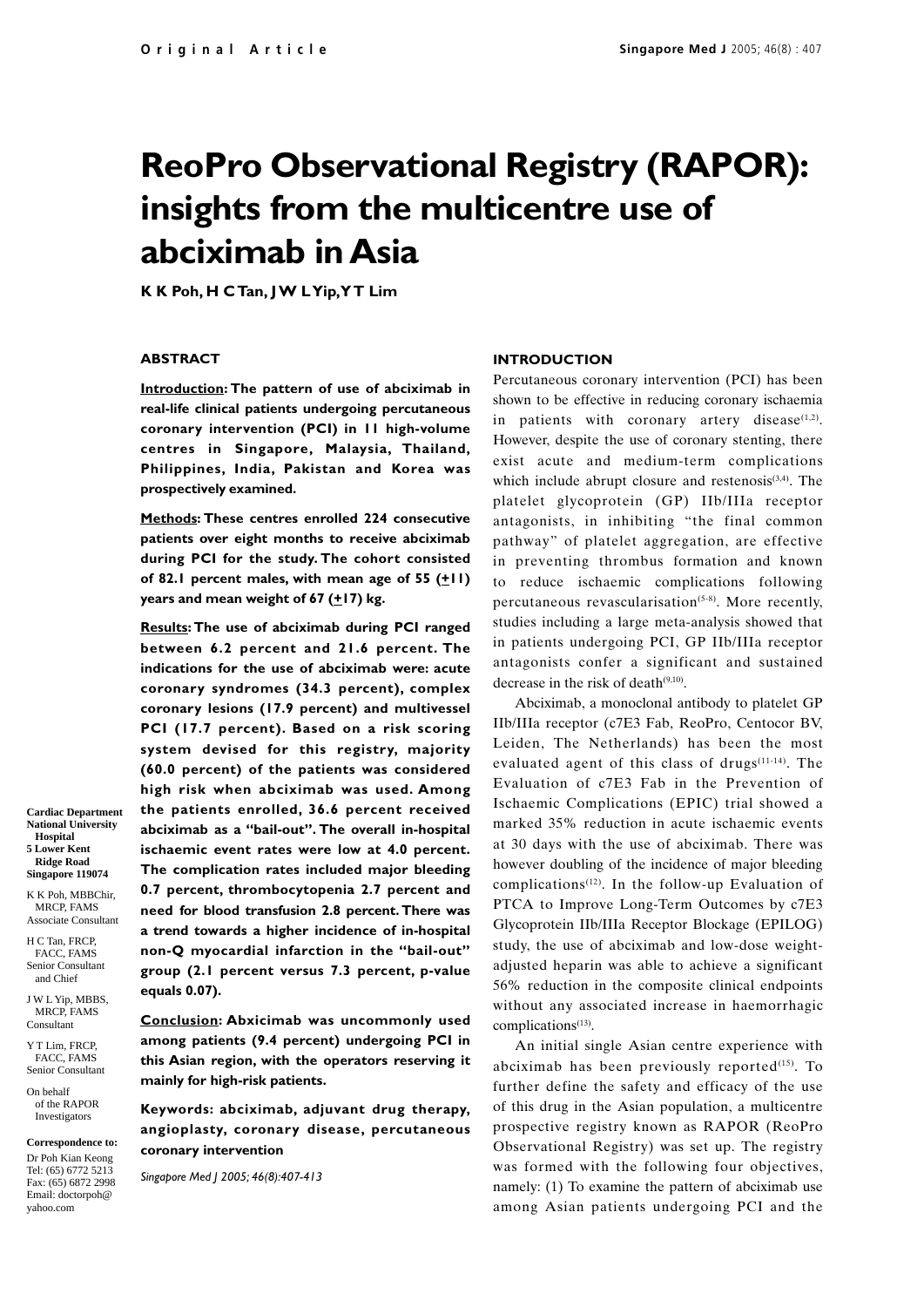clinical indications; (2) To evaluate the short- and medium-term efficacy and safety of abciximab in Asian patients; (3) To evaluate the effectiveness of abciximab when used in an elective manner versus "provisional" use of the agent; and (4) To explore the efficacy and safety of the use of a new low-dose weight-adjusted heparin regimen for Asian patients receiving abciximab.

# **METHODS**

Between August 1999 and March 2000, a total of 11 high-volume centres in seven Asian countries enrolled 224 consecutive patients who received abciximab during PCI for this registry study. The participating centres included: Escorts Heart Institute and Research Centre, Batra Heart Centre, Apollo Hospital, Jaslok Hospital (from India); Asan Medical Centre and Chonnam National University Hospital (from Korea); National University Hospital of Singapore; National Heart Institute of Malaysia; Armed Forces Institute of Cardiology, Pakistan; St Luke's Medical Centre, Philippines and Ramathibodi Hospital, Mahidol University, Thailand.

Data were collected on standardised casereport forms by study coordinators at the clinical sites. These were sent to National University Hospital, Singapore for data collation and statistical analysis. Patients' demographical and angiographical characteristics were documented. The usage of abciximab either on an elective or provisional (bail-out or rescue) basis was established; and if the drug was discontinued, the reasons were recorded. The indications for use of abciximab were categorised into clinical, angiographical or technical factors. A risk scoring system was devised for this registry and the pattern of use of abciximab based on this risk score was documented. Angiographical and clinical results, procedural complications, bleeding and in-hospital events were also entered into the registry.

Abciximab was administered in the standard regimen of bolus (0.25 mg/kg), followed by maintenance infusion of 0.125 mg/kg/min (maximum dose of 10 ug/min). Operators followed a proposed new lowdose weight-adjusted heparin for patients receiving preplanned abciximab. A dose of 50 U/kg of heparin was administered when baseline activated clotting time (ACT) <150 seconds, 25 U/kg for ACT of 150-199 seconds and no bolus heparin if the ACT is >200 seconds. The target ACT was between 200 to 250 seconds. The maximum heparin bolus allowed was 5000 U. Heparin dose and activated clotting times before and after abciximab administrations were recorded.

|  |  |  |  |  | Table I. Patient and angiographical characteristics. |
|--|--|--|--|--|------------------------------------------------------|
|--|--|--|--|--|------------------------------------------------------|

| <b>Patient characteristics</b>                                               |                   |
|------------------------------------------------------------------------------|-------------------|
| Males                                                                        | 184/224 (82.1%)   |
| Mean age                                                                     | $55 \pm 11$ years |
| Mean weight                                                                  | 67±17 kg          |
| Hypertension                                                                 | 46.4%             |
| Smoking (active)                                                             | 27.2%             |
| Diabetes mellitus                                                            | 29.9%             |
| Non-insulin dependent diabetics mellitus                                     | 28.1%             |
| Insulin dependent diabetics mellitus                                         | 1.8%              |
| Positive family history of ischaemic heart disease                           | 15.6%             |
| History of previous myocardial infarction                                    | 30.8%             |
| History of congestive cardiac failure                                        | 5.0%              |
| Previous cerebrovascular disease/<br>transient ischaemic attack              | $3.6\%$           |
| Previous percutaneous coronary intervention                                  | 8.9%              |
| Previous coronary artery bypass grafting                                     | 7.1%              |
| Angiographical characteristics                                               |                   |
| Number of vessels treated in one percutaneous coronary intervention          |                   |
| Single vessel                                                                | 71.9%             |
| Multivessel                                                                  | 28.1%             |
| Artery location                                                              |                   |
| Left anterior descending                                                     | 45.3              |
| (Proximal left anterior descending)                                          | 24.7              |
| Right coronary                                                               | 32. I             |
| Left circumflex                                                              | 18.8              |
| Left main                                                                    | 0.9               |
| Saphenous vein                                                               | 2.9               |
| Types of intervention                                                        |                   |
| Stenting                                                                     | 76.5%             |
| Rotablation                                                                  | 4.1%              |
| American College of Cardiology/<br>American Heart Association Classification |                   |
| A                                                                            | 8.9               |
| ΒI                                                                           | 38.5              |
| <b>B2</b>                                                                    | 32.2              |
| C                                                                            | 20.4              |
| Lesion complexities                                                          |                   |
| Calcification                                                                | 15.6              |
| Thombus                                                                      | 39.6              |
| Saphenous venous graft (mean age $141 \pm 51$ months)                        | 2.9               |
| <b>Vessel Size</b>                                                           |                   |
| $<$ 2.5 mm                                                                   | 9.2               |
| $2.6 - 3.0$ mm                                                               | 28.6              |
| $>3.0$ mm                                                                    | 62.2              |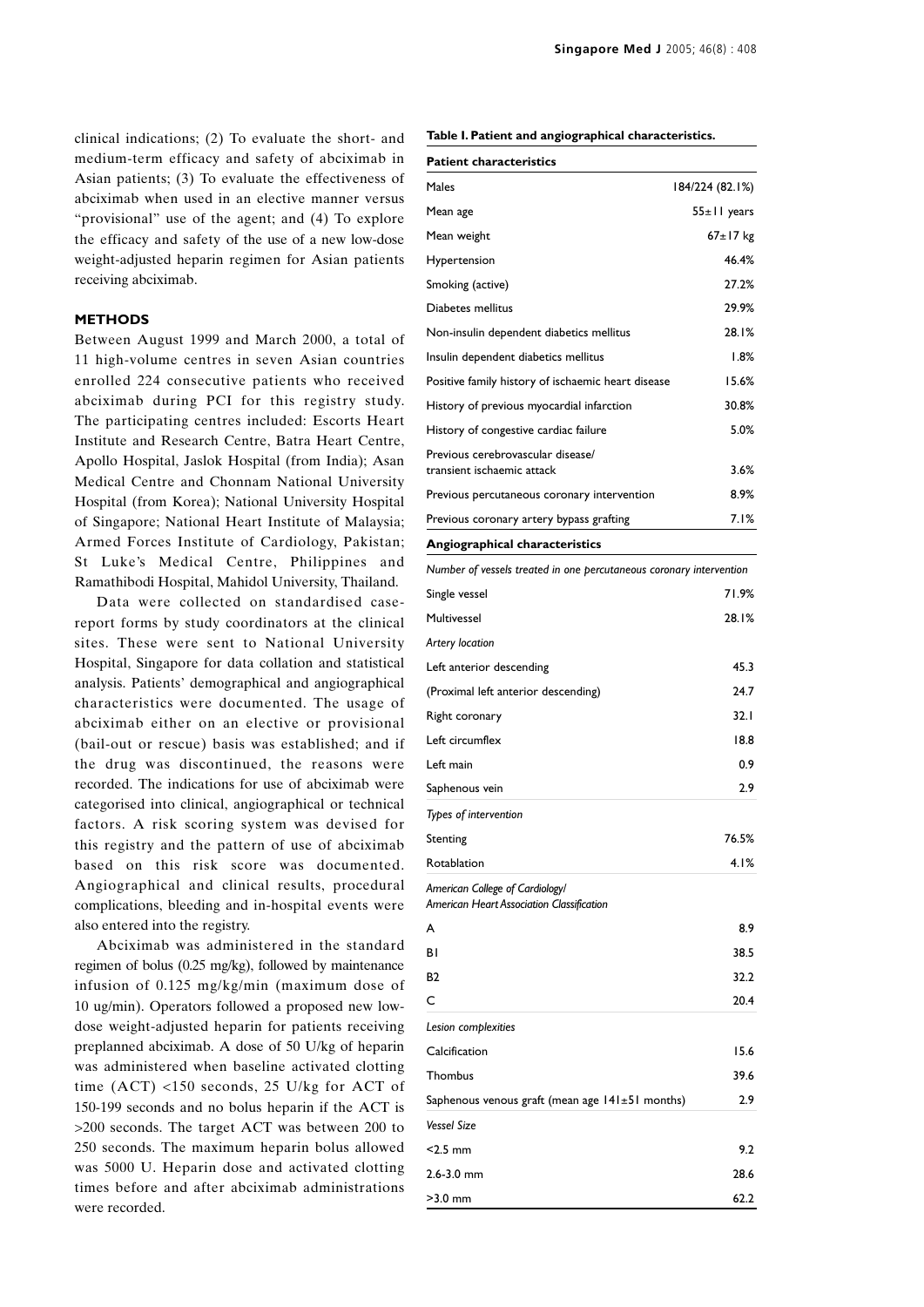#### **Table II. Indications for use of abciximab.**

| <b>Clinical indications</b>     |       |                               |       |  |
|---------------------------------|-------|-------------------------------|-------|--|
| Acute ischaemic symptoms        | 34.3% |                               |       |  |
| Diabetes mellitus               | 23.7% |                               |       |  |
| LV ejection fraction <40%       | 13.4% |                               |       |  |
| <b>Technical indications</b>    |       | Angiographical indications    |       |  |
| Multiple stent implantation     | 9.4%  | Intracoronary thrombus        | 50.0% |  |
| "Bail-out" stenting             | 3.6%  | Type C coronary lesions       | 17.9% |  |
| Rotational atherectomy          | 3.1%  | Multivessel PTCA              | 17.4% |  |
| Small vessel (<2.5 mm) stenting | 1.8%  | Reduced TIMI flow after PTCA  | 10.3% |  |
| Stent thrombosis                | 1.8%  | Extensive coronary disease    | 8.9%  |  |
| Suboptimal stent results        | 1.3%  | PTCA of saphenous vein graft  | 4.5%  |  |
| Coronary dissection (no stent)  | 1.3%  | PTCA of last remaining vessel | 0.4%  |  |

PTCA = percutaneous transluminal coronary angioplasty; LV = left ventricular

#### **Table III. RAPOR risk score.**

| <b>Clinical factors</b>                                       | <b>Risk score</b> | <b>Clinical factors</b>                                     | <b>Risk score</b> |
|---------------------------------------------------------------|-------------------|-------------------------------------------------------------|-------------------|
| Acute ischaemia                                               |                   | Accompanying conditions                                     |                   |
| Unstable refractory angina                                    |                   | Diabetes mellitus                                           | 2                 |
| Acute or evolving MI                                          | 3                 | LV ejection fraction <40%                                   | 2                 |
| <b>Anatomical factors</b>                                     | <b>Risk score</b> | <b>Technical factors</b>                                    | <b>Risk Score</b> |
| Evidence of intracoronary thrombosis                          |                   | Coronary dissections not treated with<br>stent implantation | 3                 |
| Markedly reduced coronary flow after<br>dilatation (TIMI 0-2) | 3                 | Multiple stent implantation:<br>(total length >40 mm)       | 2                 |
| Type C coronary lesions                                       | 2                 | Suboptimal stent deployment                                 |                   |
| <b>Multivessel PTCA</b>                                       |                   | "Bail-out" stenting                                         |                   |
| Extensive coronary lesions                                    |                   | Stenting of vessels <2.5mm                                  |                   |
| PTCA on the last remaining vessel                             |                   | Rotational atherectomy                                      |                   |
| PTCA of the saphenous vein graft stenosis                     |                   | Directional atherectomy                                     |                   |

MI = myocardial infarction; LV = left ventricular; PTCA = percutaneous transluminal coronary angioplasty

# **RESULTS**

The patient population consisted of 82.1% males, with mean age of 55  $(\pm 11)$  years and mean weight of 67 ( $\pm$ 17) kg. 30 percent of Asian patients in this registry had diabetes mellitus. Most patients had single vessel PCI (71.9%) with stenting performed in 76.5% and involving large-calibre vessels (>3.0mm) in 62.2%. The left anterior descending artery was the target vessel in 45.3%. More than half of the angiographical lesions were classified as ACC/AHA Types B2 and C. About 40% of all lesions contained thrombus. The detailed patient and angiographical characteristics are shown in Table I.

The overall percentages of abciximab use during PCI in this study was 9.4% (224/2393) (ranging from 6.2% to 21.6%). The percentages of abciximab use in each centre were: Escorts Heart Institute and Research Centre, 25/390 (6.9%); Batra Heart Centre, 19/180 (10.6%); Apollo Hospital, 18/168 (10.7%); Jaslok Hospital, 25/116 (21.6%); Asan Medical Centre, 23/389 (8.0%); Chonnam National University Hospital, 22/255 (8.6%); National University Hospital of Singapore, 40/251 (15.9%); National Heart Institute of Malaysia, 20/258 (7.7%); Armed Forces Institute of Cardiology, Pakistan 12/170 (7.1%); St Luke's Medical Centre, 10/154 (6.5%) and Ramathibodi Hospital, 10/162 (6.2%). Abciximab was used in an elective manner in 142 out of 224 cases (63.4%), with the remaining 36.6% using abciximab in a rescue manner. The full bolus and maintenance dose were completed in 207 patients (92.4%). In the remainder, reasons for discontinued therapy included bleeding in five patients (2.2%), death in two patients (0.9%) and thrombocytopenia in one patient (0.4%).

The indications for the use of abciximab were: acute coronary syndromes (34.3%), complex coronary lesions (17.9%), and multivessel PCI (17.4%). Diabetes mellitus was an indication for the use of abciximab in 23.7% of the patients. The different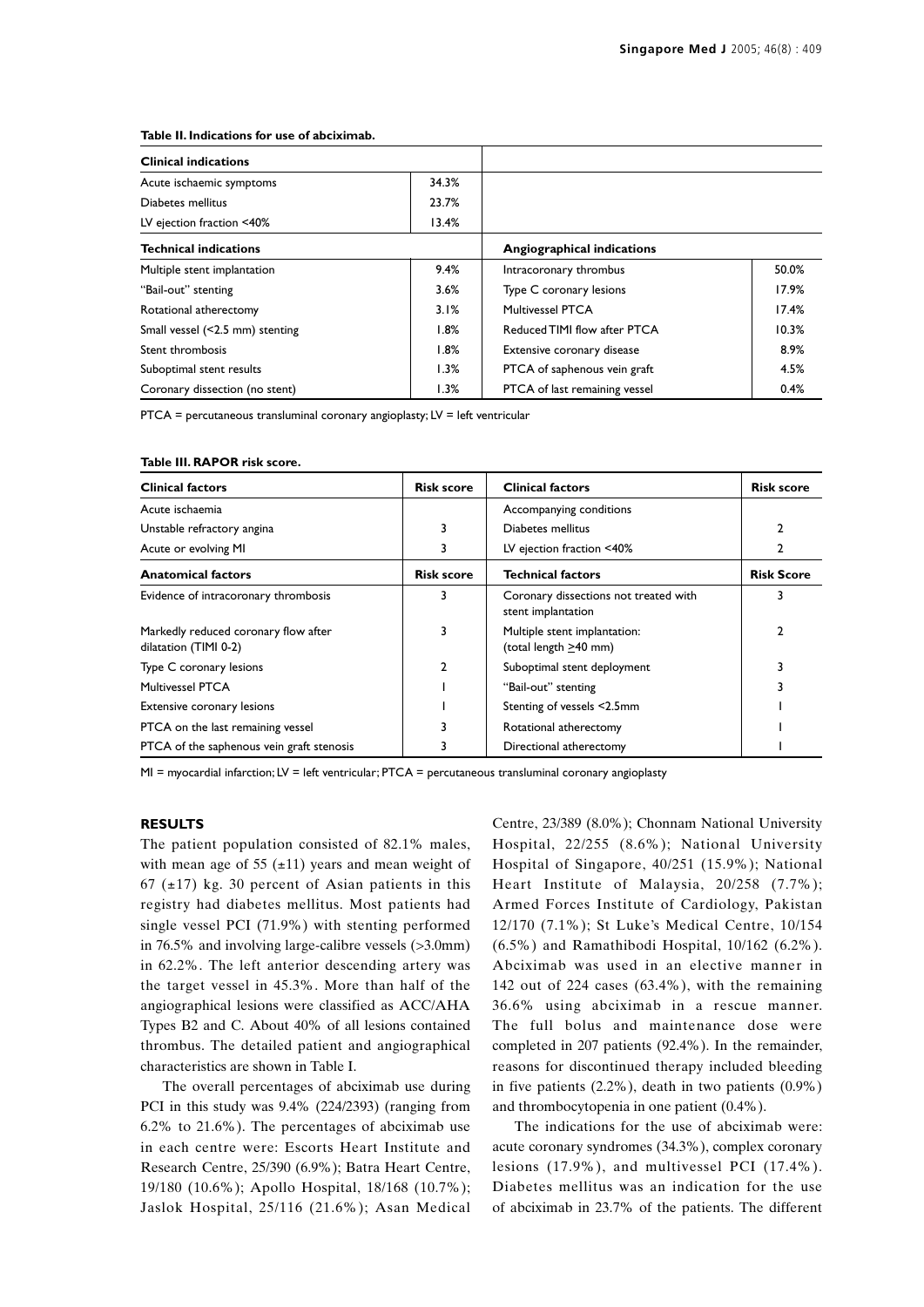| <b>PTCA</b> procedural complications   |      | In-hospital events              |       |
|----------------------------------------|------|---------------------------------|-------|
| Non-flow limiting dissection           | 6.3% | Myocardial infarction           | 1.8%  |
| No reflow                              | 4.5% | (Q wave MI)                     | 0.0%  |
| Acute thrombosis                       | 1.8% | (Non-Q wave MI)                 | 1.8%  |
| Distal embolisation                    | 0.9% | Death                           | 1.8%  |
| Vasospasm                              | 0.9% | <b>Emergency PTCA</b>           | 0.4%  |
| Suboptimal stent expansion             | 0.4% | <b>Emergency CABG</b>           | 0.0%  |
| Ventricular tachycardia / fibrillation | 0.4% | Total                           | 4.0%  |
| Side-branch occlusion                  | 0.4% |                                 |       |
| Complications of abciximab use         |      | <b>Sites of bleeding</b>        |       |
| Major bleeding                         | 0.4% | Vascular haematoma (<5cm)       | 10.7% |
| Minor bleeding                         | 4.0% | Vascular haematoma (>5cm)       | 2.2%  |
| <b>Blood transfusion</b>               | 1.8% | Gingival                        | 3.1%  |
| Platelet transfusion                   | 0.4% | Genitourinary                   | 0.4%  |
| Thrombocytopenia                       | 2.7% | Gastrointestinal / Intracranial | 0.0%  |

# **Table IV. Procedural complications, in-hospital events and complications with abciximab use.**

PTCA = percutaneous transluminal coronary angioplasty; CABG = coronary artery bypass grafting; MI = myocardial infarction

**Table V. Comparison of elective and rescue/provisional usage of abciximab.**

|                          | Total          | Elective use   | Provisional use | Fisher's test<br>(p-value) |
|--------------------------|----------------|----------------|-----------------|----------------------------|
| In-hospital events       |                |                |                 |                            |
| Non-Q wave MI            | 4/224 (1.8%)   | 1/142(0.7%)    | 3/82 (3.7%)     | 0.14                       |
| Q wave MI                | $0/224(0.0\%)$ | 0/142(0.0%)    | $0/82(0.0\%)$   |                            |
| Death                    | 4/224 (1.8%)   | 2/142(1.4%)    | 2/82(2.4%)      | 0.62                       |
| <b>Emergency PTCA</b>    | 1/224(0.4%)    | $0/142(0.0\%)$ | $0/82(0.0\%)$   |                            |
| <b>Emergency CABG</b>    | 0/224(0.0%)    | 0/142(0.0%)    | $0/82(0.0\%)$   |                            |
| Total                    | 9/224(4.0%)    | 3/142(2.1%)    | $6/82$ (7.3%)   | 0.07                       |
| <b>Complications</b>     |                |                |                 |                            |
| Major bleed              | 1/224(0.7%)    | $0/142(0.0\%)$ | $1/82$ (1.2%)   | 0.36                       |
| Minor bleed              | 9/224(4.1%)    | 5/142 (3.5%)   | 4/82 (4.9%)     | 0.72                       |
| <b>Blood transfusion</b> | 4/224(2.1%)    | 2/142(1.4%)    | $2/82$ (2.4%)   | 0.62                       |
| Platelet transfusion     | 1/224(0.7%)    | 1/142(0.7%)    | $0/82(0.0\%)$   | 1.00                       |
| Thrombocytopenia         | 6/224(2.7%)    | 5/142 (3.5%)   | $1/82$ (1.2%)   | 0.41                       |
| Total                    | 21/224 (9.4%)  | 13/142(9.2%)   | 8/82 (9.8%)     | 1.00                       |

PTCA = percutaneous transluminal coronary angioplasty; CABG = coronary artery bypass grafting; MI = myocardial infarction

indications were categorised in Table II. A risk score (1 to 3 points for each risk factor) to guide the operators on the use of abciximab was also provided (Table III). The use of abciximab was highly recommended if the total risk score was 6 and above, generally recommended if the total score was 4 or 5, and moderately recommended if the risk score was 3 or below. With this scoring system, 60.0% of abciximab use was associated with RAPOR risk score of  $\ge 6$ , while 22.0% of the cases had risk score of ≤3.

A total of 340 lesions were treated with an angiographical success (defined as <50% diameter stenosis) rate of 98.2% (334/340). The mean

percentage diameter stenosis was reduced from 88 ( $\pm$ 12)% to 5 ( $\pm$ 12)%. Clinical success, defined as procedural success with no in-hospital myocardial infarction, death or emergency intervention (PTCA/ CABG) was achieved in 215 of 224 patients (96.0%). Detailed procedural complications and in-hospital events were listed in Table IV. Complications associated with abciximab use and sites of bleeding were also included.

In-hospital events and complications registered in RAPOR arising from elective versus rescue/provisional use of abciximab were compared (Table V). There was a trend towards a higher incidence of in-hospital ischaemic rates in the "bail-out" abciximab group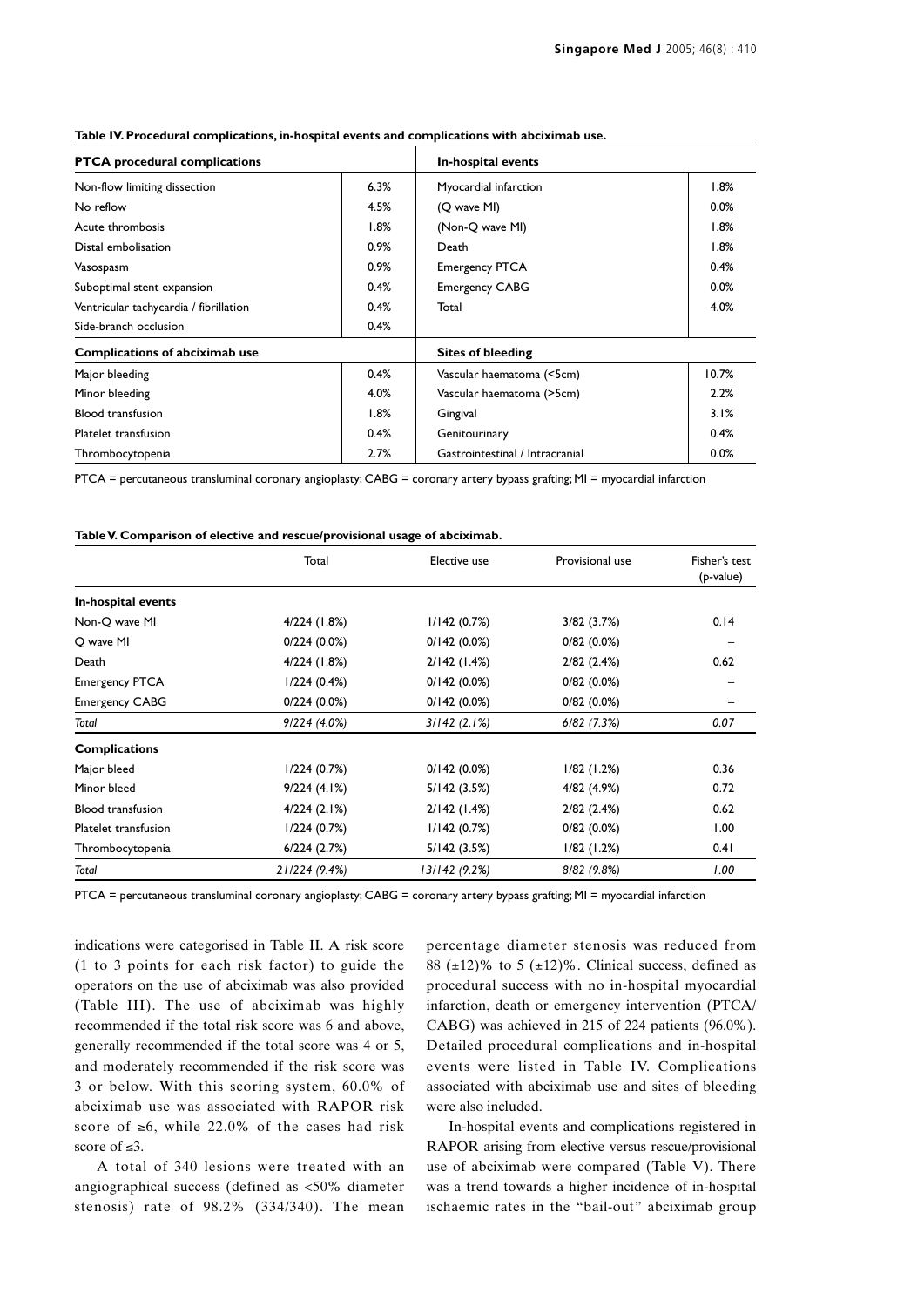|                          | RAPOR (n=224)  | EPIC <sup>(12)</sup> (n=708) <sup>#</sup> | EPISTENT <sup>(14)</sup> (n=794)* |  |
|--------------------------|----------------|-------------------------------------------|-----------------------------------|--|
| In-hospital events       |                |                                           |                                   |  |
| Non- O wave MI           | 4/224 (1.8%)   | $(4.4\%)$                                 | (3.5%)                            |  |
| O wave MI                | $0/224(0.0\%)$ | (0.8%)                                    | $(0.9\%)$                         |  |
| Death                    | 4/224 (1.8%)   | (1.7%)                                    | (0.3%)                            |  |
| <b>Emergency PTCA</b>    | 1/224(0.4%)    | (0.8%)                                    | (0.6%)                            |  |
| <b>Emergency CABG</b>    | $0/224(0.0\%)$ | (2.4%)                                    | (0.8%)                            |  |
| Total                    | 9/224(4.0%)    | (10.1%)                                   | (6.2%)                            |  |
| <b>Complications</b>     |                |                                           |                                   |  |
| Major bleed              | 1/224(0.7%)    | (14.0%)                                   | (1.5%)                            |  |
| Minor bleed              | 9/224(4.1%)    | (16.9%)                                   | (2.9%)                            |  |
| <b>Blood transfusion</b> | 4/224(2.1%)    | (15.0%)                                   |                                   |  |
| Platelet transfusion     | 1/224(0.7%)    | $(6.0\%)$                                 | (2.8%)                            |  |
| Thrombocytopenia         | 6/224(2.7%)    | (5.2%)                                    |                                   |  |
| Total                    | 21/224 (9.6%)  | (51.1%)                                   |                                   |  |

**Table VI. Comparison of clinical outcomes of RAPOR with EPIC and EPISTENT.**

PTCA = percutaneous transluminal coronary angioplasty; CABG = coronary artery bypass grafting; MI = myocardial infarction; # refers to "abciximab bolus and infusion" arm of the EPIC trial; \* refers to "stent plus abxicimab" arm of the EPISTENT trial.

 $(2.1\% \text{ vs } 7.3\%, \text{ p=0.07})$  driven mainly by an increased incidence of non-Q myocardial infarction as defined by elevation of creatine kinase or MB isozyme level more than twice the upper limit of normal. There was however no difference in the bleeding and vascular complications in the two groups (9.2% vs 9.8%,  $p=ns$ ).

In this registry study, a new low-dose weightadjusted heparin regimen was recommended for Asian patients receiving abciximab. The heparin bolus dose was significantly lower in patients receiving abciximab electively compared to those who received abciximab provisionally  $(5535 \; [±2531]$ units vs 6944 [ $\pm 3678$ ] units, p=0.0009). The ACT before and after abciximab administration was also significantly lower in the elective group  $(265 \text{ [±}60]$ vs 295 [±75] seconds, p=0.001 and 280 [±53] vs 301  $[\pm 76]$  seconds, p=0.04, respectively).

# **DISCUSSION**

This is the first time that real-world platelet glycoprotein IIb/IIIa inhibitors usage during PCI have been evaluated in these Asian countries in the form of a prospective registry. Previous double-blinded randomised control trials on the use of abciximab were conducted in Western countries(12-14). Compared to patients enrolled in EPISTENT $(14)$ , this Asian cohort is younger, with a mean age of 55  $(\pm 11)$  years. In addition, about 20% of patients in the EPISTENT trial have diabetes mellitus<sup>(14)</sup>. This is higher  $(30\%)$  in RAPOR, reflecting on the prevalence of diabetes mellitus in the Asian region. RAPOR has shown excellent efficacy of abciximab despite inclusion of a higher number of patients with diabetes mellitus. This is consistent with recent literature that the use of glycoprotein IIb/IIIa antagonists are effective and beneficial in diabetic patients<sup>(16,17)</sup>.

In contrast to the routine use of abciximab in some centres in the United States, RAPOR documented that abciximab was uncommonly used among patients (9.4%) undergoing PCI in this Asian region. There was a significant proportion (37%) receiving the drug as a "bail-out". This was likely due to the financial constraint associated with the use of the drug. The cost of using abciximab, which is not subsidised, was estimated to be S\$3,000 for an average-sized Asian patient weighing 67kg in this registry. It was thus not surprising that RAPOR operators seemed to reserve its use mainly for high-risk patients. The implementation of the RAPOR risk score was to guide operators and to provide a logical framework for administration of abciximab to patients who were likely to benefit most. Indeed, the majority (60%) of the patients who had received the drug had a RAPOR risk score of 6 and above.

Despite the more selective use of abciximab for patients undergoing PCI, the real-world clinical outcomes in RAPOR, in terms of in-hospital ischaemic events and in-hospital complications, were comparable to those of randomised controlled trials, as shown in Table VI. In EPIC and EPISTENT, though patients were followed-up for 30 days, most of the events occurred in hospital. Consistent with our study, there have been analyses suggesting that selective use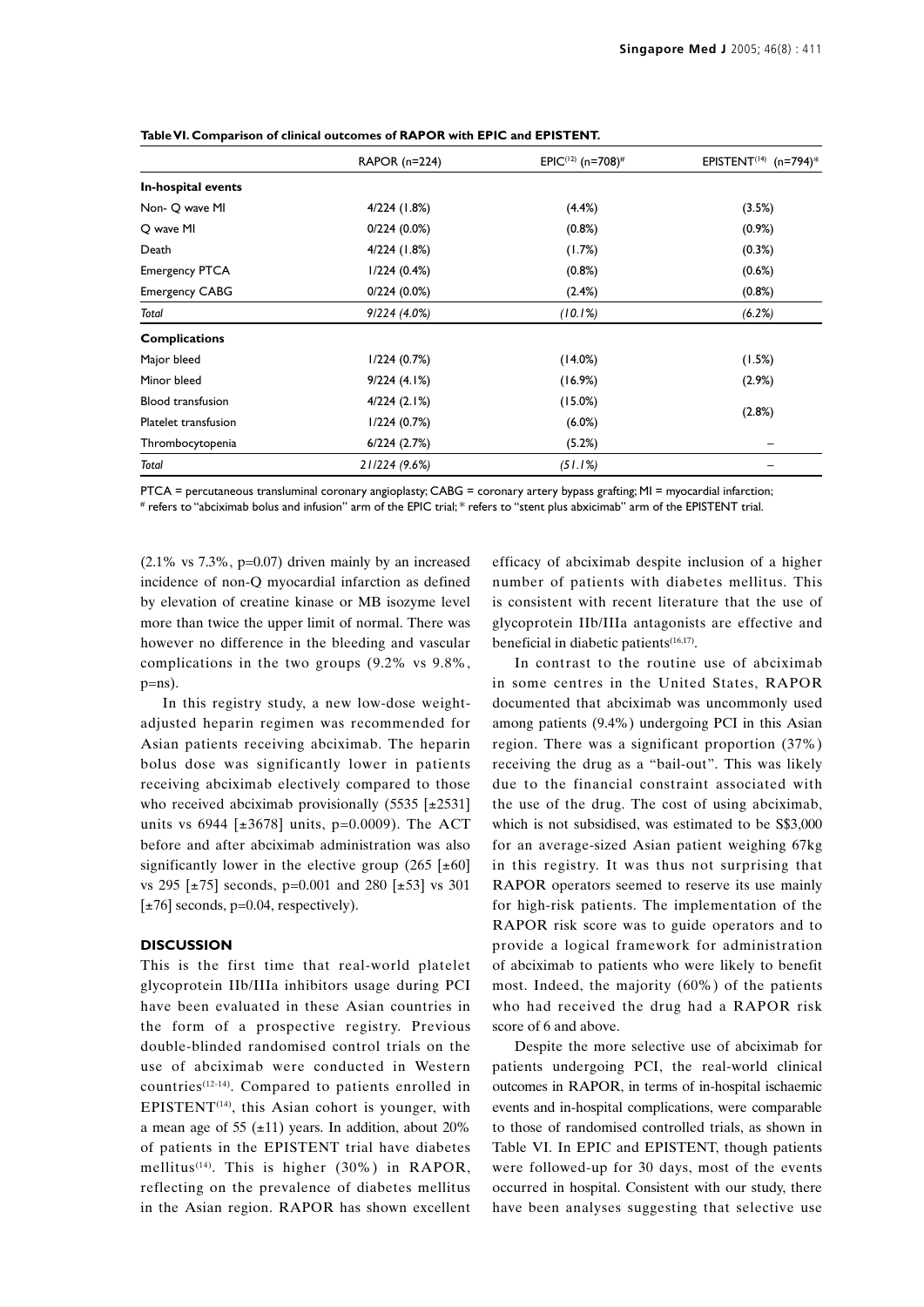of abciximab for patients undergoing coronary intervention are associated with outcomes equivalent to those reported for routine use but with significant cost savings $(18)$ .

The risks and benefits with GP IIb/IIIa receptor blockers during coronary intervention have to be balanced adequately. As shown in the EPIC trial, there was doubling of incidence of major bleeding complications associated with the use of abciximab. Other clinical studies have also shown the use of adjuvant abciximab during PCI was associated with increased risk of bleeding<sup>(19)</sup> and thrombocytopenia<sup>(20)</sup>. Concurrent administration of high doses of heparin may have potentiated the haemorrhagic tendency. An initial study suggested that the associated bleeding may be reduced by using lower doses of heparin and early removal of vascular sheath $(21)$ . The EPILOG investigators prospectively randomised abciximab with standard dose, weight-adjusted heparin (initial bolus of 100 U/kg of body weight), abciximab with low-dose weight-adjusted heparin (initial bolus of 70 U/kg of body weight), and placebo with standard dose weight-adjusted heparin. Minor bleeding was more frequent among patients receiving abciximab with standard-dose heparin, though there was no significant difference among the groups in risk of major bleeding<sup>(13)</sup>.

Patients from the Asian region, in general, have lower body weight compared to their western counterparts. It was also plausible that concomitant administration of a lower dose heparin, lower than that in EPILOG, may retain the same efficacy but further reduce bleeding tendency. For this registry, the new low-dose weight-adjusted heparin was administered according to activated clotting times. This is logical and the resultant significantly lower activated clotting times are supposed to translate to lower bleeding tendency. Instead, there was no significant difference in bleeding complication rates between the "bail out" group and the "elective" usage group. On the contrary, there was a nonsignificant trend towards lower in-hospital ischaemic event rates in the RAPOR elective arm compared to the provisional arm, suggesting that lower dose of heparin administration did not result in higher major adverse cardiac events. There are, however, other factors such as angiographical features, which are in favour of better outcomes in the elective arm. For instance, patients with thrombus, eccentric lesions or lesions length more than 20 mm are known to be at higher risk for ischaemic complications after coronary stenting<sup>(22)</sup>.

Recently, more data have shown that the use of prophylactic abciximab in elective coronary stenting

in high-risk population is effective in reducing the incidence of in-hospital adverse cardiac events $(23)$ . Similarly, the use of abciximab as a rescue agent during PCI allowed for safe discharge from hospital, though it may be associated with higher heparin  $use^{(24)}$  and high peri-procedural non-Q wave myocardial infarction<sup> $(25)$ </sup>. These are consistent with the results from RAPOR. Though follow-up data is not available from our study, others have shown improvement in longer term survival by this brief intervention with abciximab during percutaneous coronary revascularisation<sup>(10,26,27)</sup>.

In conclusion, the conduct of this prospective registry study has allowed for examination of the "real world" usage of abciximab. The percentage use of abciximab in this Asian region was 9.4%. Abciximab and the use of a new low-dose weightadjusted heparin regimen have been shown to be effective and safe in this study. There was a trend towards higher incidence of in-hospital ischaemic events when abciximab was used provisionally compared to electively, though there was no difference in bleeding rates. The prudent use of abciximab in this region reflects the rationalisation process by interventionists when using this expensive but effective therapy, reserving its use in high-risk cohort of patients who will benefit most from this treatment.

### **REFERENCES**

- 1. Gruentzig AR, King SB 3rd, Schlumpf M, et al. Long-term follow-up after percutaneous transluminal coronary angioplasty. The early Zurich experience. N Engl J Med 1987; 316:1127-32.
- 2. Parisi AF, Folland ED, Hartigan P. A comparison of angioplasty with medical therapy in the treatment of single-vessel coronary artery disease. Veterans Affairs ACME Investigators. N Engl J Med 1992;  $326:10-6$
- 3. Lincoff AM, Popma JJ, Ellis SG, et al. Abrupt vessel closure complicating coronary angioplasty: clinical, angiographic and therapeutic profile. J Am Coll Cardiol 1992; 19:926-35.
- 4. Detre KM, Holmes DR Jr, Holubkov R, et al. Incidence and consequences of periprocedural occlusion. The 1985-1986 National Heart, Lung, and Blood Institute Percutaneous Transluminal Coronary Angioplasty Registry. Circulation 1990; 82:739-50.
- 5. Ellis SG, Bates ER, Schaible T, et al. Prospects for the use of antagonists to the platelet glycoprotein IIb/IIIa receptor to prevent post-angioplasty restenosis and thrombosis. J Am Coll Cardiol 1991; 17(6 suppl B):89B-95B.
- 6. Lefkovits J, Plow EF, Topol EJ. Platelet glycoprotein IIb/IIIa receptors in cardiovascular medicine. N Engl J Med 1995; 332:1553-9.
- 7. Adgey AA. An overview of the results of clinical trials with glycoprotein IIb/IIIa inhibitors. Am Heart J 1998; 135:S43-55.
- 8. Nguyen CM, Harrington RA. Glycoprotein IIb/IIIa receptor antagonists: a comparative review of their use in percutaneous coronary intervention. Am J Cardiovasc Drugs 2003; 3:423-36.
- 9. Karvouni E, Katritsis DG, Ioannidis JP. Intravenous glycoprotein IIb/IIIa receptor antagonists reduce mortality after percutaneous coronary interventions. J Am Coll Cardiol 2003; 41:26-32.
- 10. Anderson KM, Califf RM, Stone GW, et al. Long-term mortality benefit with abciximab in patients undergoing percutaneous coronary intervention. J Am Coll Cardiol 2001; 37:2059-65.